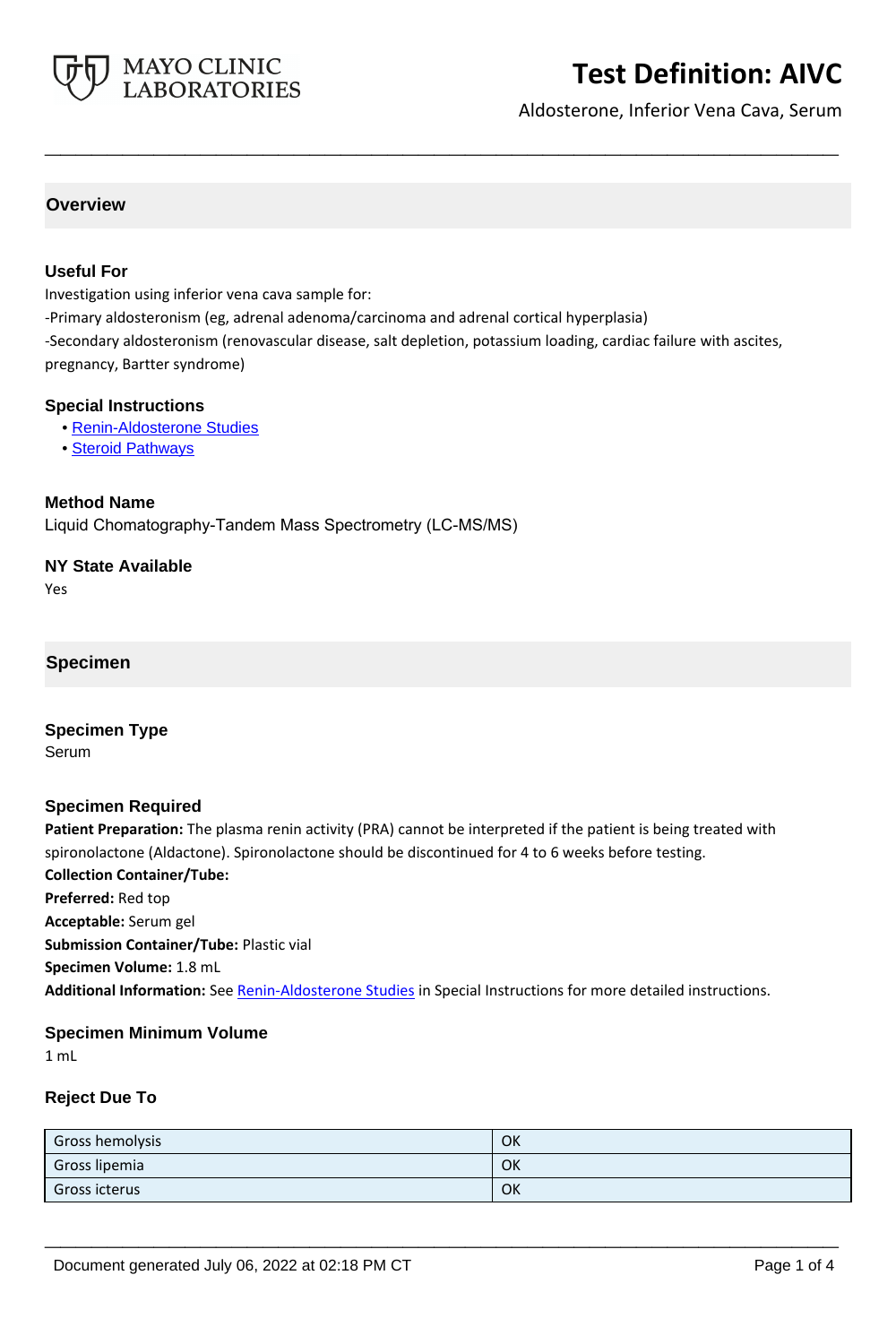

Aldosterone, Inferior Vena Cava, Serum

## **Specimen Stability Information**

| <b>Specimen Type</b> | <b>Temperature</b>       | <b>Time</b> | <b>Special Container</b> |
|----------------------|--------------------------|-------------|--------------------------|
| Serum                | Refrigerated (preferred) | 28 days     |                          |
|                      | Frozen                   | 30 days     |                          |
|                      | Ambient                  | 4 days      |                          |

**\_\_\_\_\_\_\_\_\_\_\_\_\_\_\_\_\_\_\_\_\_\_\_\_\_\_\_\_\_\_\_\_\_\_\_\_\_\_\_\_\_\_\_\_\_\_\_\_\_\_\_**

## **Clinical & Interpretive**

## **Clinical Information**

Aldosterone stimulates sodium transport across cell membranes, particularly in the distal renal tubule where sodium is exchanged for hydrogen and potassium. Secondarily, aldosterone is important in the maintenance of blood pressure and blood volume.

Aldosterone is the major mineralocorticoid and is produced by the adrenal cortex.

The renin-angiotensin system is the primary regulator of the synthesis and secretion of aldosterone. Likewise, increased concentrations of potassium in the plasma may directly stimulate adrenal production of the hormone. Under physiologic conditions, pituitary adrenocorticotropic hormone is not a major factor in regulating aldosterone secretion.

See **Steroid Pathways** in Special Instructions.

## **Reference Values**

No established reference values.

#### **Interpretation**

A high ratio of serum aldosterone (SA) in ng/dL to plasma renin activity (PRA) in ng/mL per hour is a positive screening test result, a finding that warrants further testing. An SA:PRA ratio 20 or higher is only interpretable with an SA of 15 ng/dL or higher and indicates probable primary aldosteronism.

Renal disease, such as unilateral renal artery stenosis, results in elevated renin and aldosterone levels. Renal venous catheterization may be helpful. A positive test is a renal venous renin ratio (affected/normal) greater than 1.5.

See [Renin-Aldosterone Studies](http://www.mayocliniclabs.com/it-mmfiles/Renin-Aldosterone_Studies.pdf) and [Steroid Pathways](http://www.mayocliniclabs.com/it-mmfiles/Steroid_Pathways.pdf) in Special Instructions.

**Note:** Advice on stimulation or suppression tests is available from Mayo Clinic's Division of Endocrinology and may be obtained by calling 800-533-1710.

#### **Cautions**

Late p.m. levels can be up to 30% lower than early a.m. levels. Supine values are on average 50% lower than upright collections. Sodium deplete subjects have significantly elevated serum aldosterone (SA) levels, potentially exceeding the upper limit of the salt replete upright reference range by several fold. To account for these variables, at least in part, it is recommended that plasma renin activity (PRA) is measured concomitantly. In situations of physiological variability, PRA

**\_\_\_\_\_\_\_\_\_\_\_\_\_\_\_\_\_\_\_\_\_\_\_\_\_\_\_\_\_\_\_\_\_\_\_\_\_\_\_\_\_\_\_\_\_\_\_\_\_\_\_**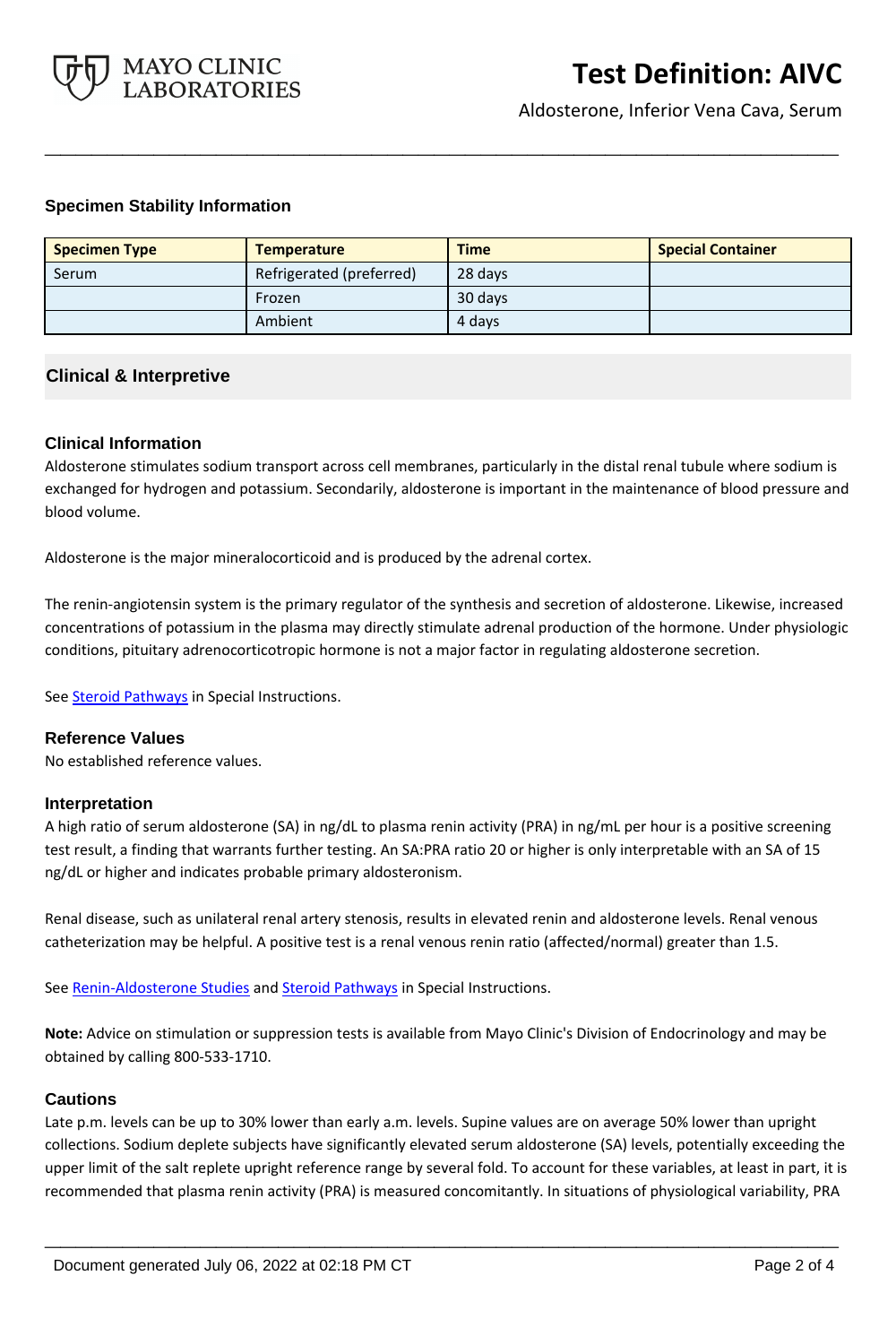

# **Test Definition: AIVC**

Aldosterone, Inferior Vena Cava, Serum

should be altered in the same direction as aldosterone. See [Renin-Aldosterone Studies](http://www.mayocliniclabs.com/it-mmfiles/Renin-Aldosterone_Studies.pdf) in Special Instructions.

Angiotensin converting enzyme (ACE) inhibitors have the potential to falsely elevate PRA. Therefore, in a patient treated with an ACE inhibitor, the findings of a detectable PRA level or a low SA/PRA ratio do not exclude the diagnosis of primary aldosteronism. In addition, in a patient taking an ACE inhibitor, an undetectably low PRA level is a strong predictor for primary aldosteronism

**\_\_\_\_\_\_\_\_\_\_\_\_\_\_\_\_\_\_\_\_\_\_\_\_\_\_\_\_\_\_\_\_\_\_\_\_\_\_\_\_\_\_\_\_\_\_\_\_\_\_\_**

## **Clinical Reference**

1. Young WF Jr: Primary aldosteronism: A common and curable form of hypertension. Cardiol Rev 1999;7:207-214 2. Young WF Jr: Pheochromocytoma and primary aldosteronism: diagnostic approaches. Endocrinol Metab Clin North Am 1997;26:801-827

3. Hurwitz S, Cohen RJ, Williams GH: Diurnal variation of aldosterone and plasma renin activity: timing relation to melatonin and cortisol and consistency after prolonged bed rest. J Appl Physiol 2004;96:1406-1414

# **Performance**

## **Method Description**

Aldosterone-d6 is added to serum and plasma samples as an internal standard. Aldosterone and aldosterone-d6 are extracted from the specimens using a Strata X cartridge. The eluate is dried down under nitrogen, reconstituted with 70/30 methanol/H2O containing estriol and analyzed by liquid chromatography-tandem mass spectrometry using multiple reaction monitoring in the negative mode.(Fredline VF, Taylor PJ, Dodds HM, Johnson AG: A reference method for the analysis of aldosterone in blood by high-performance liquid chromatography-atmospheric pressure chemical ionization-tandem mass spectrometry. Anal Biochem 1997 Oct 15;252(2):308-313)

**\_\_\_\_\_\_\_\_\_\_\_\_\_\_\_\_\_\_\_\_\_\_\_\_\_\_\_\_\_\_\_\_\_\_\_\_\_\_\_\_\_\_\_\_\_\_\_\_\_\_\_**

# **PDF Report**

No

**Day(s) Performed** Monday through Friday

**Report Available** 2 to 5 days

**Specimen Retention Time** 14 days

**Performing Laboratory Location** Rochester

**Fees & Codes**

#### **Fees**